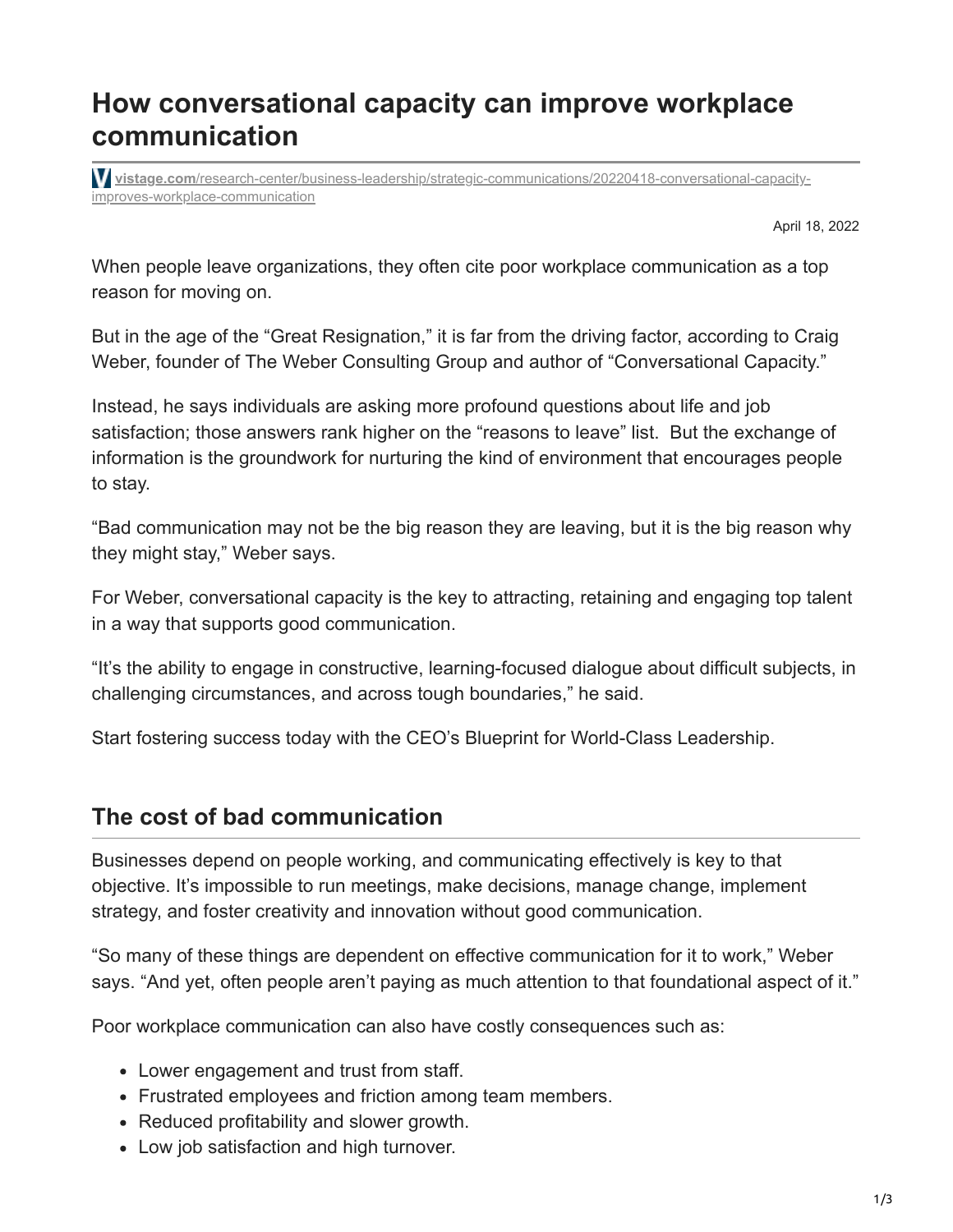What's the solution? Increasing conversational capacity.

# **What is conversational capacity?**

Somewhere in between candor and curiosity lies conversational capacity, and it's the core skill needed to develop good workplace communication and creating a culture people enjoy, Weber says.

He defines the practice as the ability — of an individual or a team — to have an open, balanced, learning-focused dialogue about tough issues and in challenging circumstances.

"The ability to communicate effectively, even in circumstances that make it difficult, is a foundational competence, and a lot of businesses and many leaders are missing it," he says.

An individual skilled at conversational capacity makes every conversation "smarter" by being a part of the discussion. That's not to be confused with intelligence or good intentions people with low conversational capacity can be brilliant but can be detrimental to the discussion, he added.

Conversational capacity is also critical to teamwork. Those with high levels can succeed even amidst challenges, whereas trivial disagreements can quickly derail teams with low conversational capacity leading to missed deadlines, lower quality decision-making and other costly consequences.

# **Signs your workplace suffers from poor communication**

A breakdown in the quality of conversation is easily observable. If any of these four signs sound familiar, it might suggest your organization has room to improve its workplace communication.

- **No communication between team members:** Weber defines these as undiscussable issues—those topics that are more likely to come up in the hallway than in a meeting.
- **Ineffective conversations:** People may be talking but not effectively or productively.
- **Behavioral cues:** Visible clues can reveal bad communication from leaders to staff. Reactions like retreating from the conversation, backing away from the table, dropping their gaze, pointing fingers, or adopting an aggressive approach are just a few signs an individual or a team is struggling.
- **Low ROI:** "The ability to have this open, balanced dialogue about inherently difficult subjects is essential if you want smart people working smart," Weber says. "So, the question becomes how do you get access to the smarts you're paying for, assuming you can get them in the door in the first place.

### **3 steps you can take today**